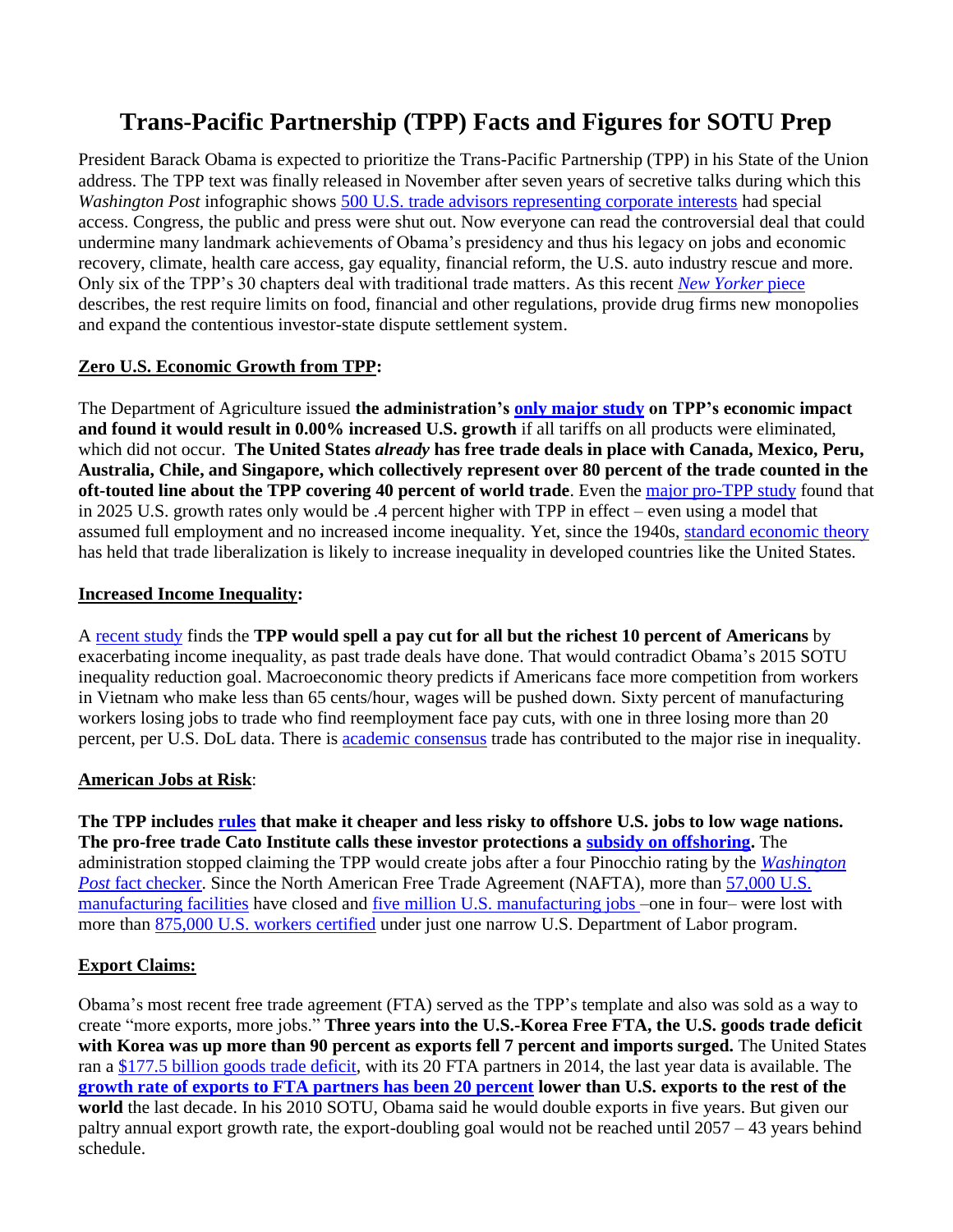## **The TPP=18,000 Tax Cuts Red Herring:**

In the face of the Korea FTA's flop, the administration has tried to shift focus to a "tax cut" narrative to sell the TPP with a mantra about 18,000 tax cuts for U.S. exported goods. **But last year, the U.S. only exported goods in less than half of the 18,000 tariff categories.** By using the raw number of tariff lines cut with respect to the five nations with which we do not already have FTAs (Japan, Malaysia, Vietnam, New Zealand and Brunei), the administration distracts from the real question: does 18,000 tariff cuts equate to more U.S. exports or jobs? **For the nearly 7,500 categories of goods out of the claimed 18,000 for which we did sell anything, almost 50 percent had sales under \$500,000.** Many items we simply do not sell, including those that the administration claims the TPP's weak environmental chapter will help conserve. Among the 18,000 tax cuts are Malaysia's shark fin tariffs, Vietnam's whale meat tariffs, and Japan's ivory tariffs. The administration's "TPP Guide to 18,000 Tax Cuts" document also bizarrely highlights goods TPP nations simply do not buy in volume *from anyone*. Consider the 34 percent "tax" cut by Vietnam on Alaskan caviar. In 2014, Vietnam's per capita GDP was about \$2,000 and about \$150,000 worth of caviar was imported by Vietnam from anywhere. Or Vietnam's 5 percent tariff on skis from Colorado. Vietnam only imported about \$50,000 in skis in total. Other highlights: Vietnam and Japan will eliminate their tariffs on silkworm cocoons, Brunei will cut its tariff on ski boots, and Vietnam will eliminate its tariff on camels. **Almost 2,000 of the tariff reductions in the products we do sell won't be realized for over a decade or more,** including beef and pork to Japan.

#### **China Claims in TPP Sales Pitch** – **Foreign Policy Arguments Mimic False Claims Made for Past Pacts:**

Whenever the economic case for a trade deal falls flat, presidents try to change the subject to the putative foreign policy imperatives, as Obama has done. The notion that TPP is a bulwark against China is absurd, if only because China has been invited to join. Administration officials say China can only join only if it agrees to TPP rules. But those rules would give Chinese products duty-free U.S. access, and the new TPP foreign investor rights would enhance China's relative economic might *within* the United States. **This may explain China's statements of increased interest in joining the TPP.** While U.S. concerns about the implications of China's rising economic power and influence are legitimate, the notion that the establishment – or not – of any specific U.S. trade agreement would control this process is [contradicted by the record.](http://www.citizen.org/documents/tpp-foreign-policy-report-release-2014.pdf) **We were warned that unless NAFTA and free trade deals with eight Latin American nations were enacted, China would write the rules and grab our trade in the hemisphere. NAFTA went into effect and in its first 20 years, the U.S. share of goods imported to Mexico dropped from 70 percent to under 50 percent while China's share rose more than 2,600 percent.** After U.S. FTAs with eight other Latin American nations were enacted, China's exports to Latin America soared more than 1,280 percent from \$10.5 billion to more than \$145 billion, while the U.S. saw only modest export growth. **The U.S. share of Latin America's imported goods fell 36 percent while China's share increased 575 percent since the various U.S. FTAs were enacted.**

#### **TPP Is Not About the U.S. Writing the Rules Versus China Doing So** – **TPP's Rules Are Those Demanded by its 500 Official Corporate Trade Advisors:**

Trying to paint TPP as a way for America to write the rules in Asia *so that China does not* is a misdirect. TPP is not about establishing "American" rules in Asia. It's about imposing rules that are favored by the 500 official U.S. corporate trade advisors who had a privileged role in developing the TPP. The TPP rules promote more U.S. job offshoring and would further gut the U.S. manufacturing base, even as a recent Department of Defense report warned that U.S. deindustrialization poses a threat to national security. TPP would ban the application of Buy America procurement preferences with respect to *all firms* operating in TPP countries. Instead of reinvesting our tax dollars at home to build a strong national infrastructure and create economic growth and jobs at home, **TPP would require us to give firms from the TPP nations, including Chinese state-owned-enterprise firms operating in Vietnam, equal access to U.S. government contracts.** TPP also would raise our energy prices and undermine our energy independence given we could no longer halt liquid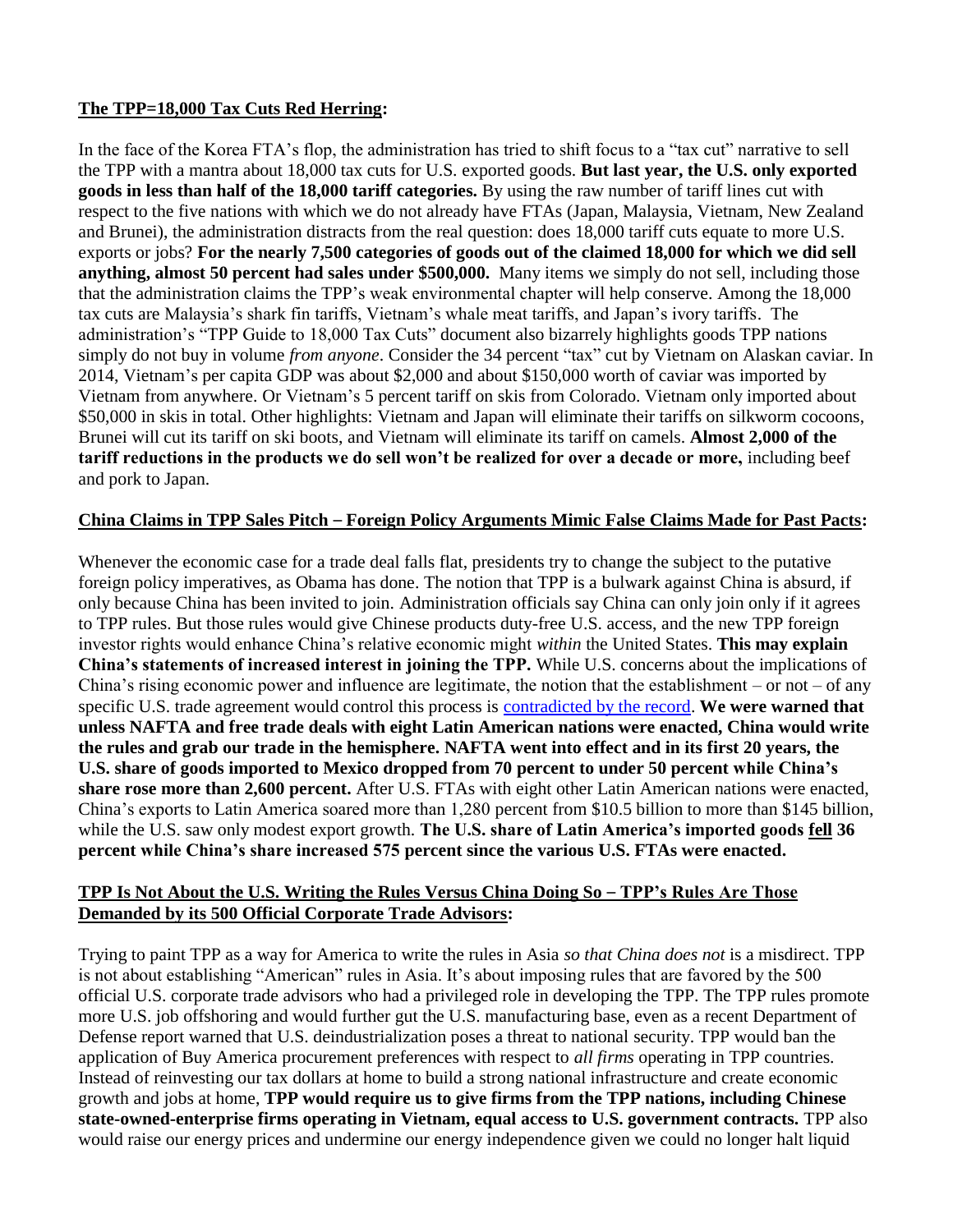natural gas exports to TPP nations, including major LNG purchaser Japan. TPP's expanded patent and copyright monopolies would raise American health care costs and thwart innovation. And, even if you believe that TPP actually is about writing rules aimed at affecting China, who in their right mind believes that China would actually abide by those rules or that the U.S. would enforce them effectively? Fifteen years after China joined the WTO, we're still waiting for China to comply with the commitments they made. And, we are still waiting for any U.S. administration to broadly and effectively enforce U.S. rights.

## **The TPP Rolls Back National Security Language Included in Past Pacts:**

[The TPP eliminates language included in past U.S. trade pacts](http://www.citizen.org/documents/TPP-National-Security-Factsheet-Jan-2016.pdf) that explicitly authorized the United States to take action to protect its own national security interests regardless of whether any such action or policy violated trade pact rules and to do so without facing trade sanctions. **And, while other TPP nations safeguarded their domestic national security review processes for foreign investors, the United States did not take an exception to TPP rules that grant foreign investors new rights to acquire land, firms, natural resource concessions, infrastructure or other investments and operate them**. Thus, even if the Committee on Foreign Investment in the United States (CFIUS) opposed on national security grounds a U.S. acquisition by a firm also operating in a TPP country, if that investment was stopped the foreign firm could drag the U.S. government before an extrajudicial investor-state tribunal and demand taxpayer compensation.

## **The TPP Versus President Obama's Legacy – Environment and Climate:**

The environmental groups that have celebrated Obama's achievements with the global climate treaty and his decision to the stop the XL Pipeline call the TPP an act of ["climate denial."](http://www.nationalobserver.com/2015/11/10/news/trans-pacific-partnership-deal-act-climate-denial) The pact would [roll back](https://www.sierraclub.org/sites/www.sierraclub.org/files/uploads-wysiwig/tpp-analysis-updated.pdf) the environmental standards that President George W. Bush was pressured into including in his trade deals. Indeed, **in a recent** *Newsweek* **oped, the [Cato Institute celebrated the TPP's watered down](http://www.newsweek.com/weighing-pacific-trade-deals-green-demands-411396)  [environmental terms.](http://www.newsweek.com/weighing-pacific-trade-deals-green-demands-411396)** Environmental groups listed on the [White House website](https://www.whitehouse.gov/issues/economy/trade) as supporting the deal, including [NRDC](http://www.nrdc.org/media/2015/151105.asp) and [Defenders of Wildlife,](https://www.defenders.org/press-release/trans-pacific-partnership-falls-short-wildlife) in fact came out in opposition after seeing the final text.

## **The TPP Versus President Obama's Legacy – Healthcare Costs:**

The TPP would directly contradict Obama efforts to reduce U.S. healthcare costs by [expanding monopoly](http://www.citizen.org/documents/TPP-IP-Factsheet-December-2015.pdf)  [patent protections for big drug](http://www.citizen.org/documents/TPP-IP-Factsheet-December-2015.pdf) firms, as [Doctors Without Borders](http://www.doctorswithoutborders.org/article/statement-msf-official-release-full-text-trans-pacific-partnership-trade-agreement) notes. This allows drug firms to stop competition and raise medicine prices. **As [seniors groups](http://webiva-downton.s3.amazonaws.com/402/d6/8/8786/TPP_Text_Release_Statement_110515.pdf) note, the TPP would also empower large drug firms to meddle in U.S. government reimbursement decisions for taxpayer-funded programs like Medicare and Medicaid.**

## **The TPP Versus President Obama's Legacy – American Auto Sector Rescue:**

The TPP would threaten the president's successful rescue of the U.S. auto industry and thousands of U.S. jobs. It would allow vehicles comprised mainly of Chinese and other non-TPP country parts and labor to gain duty free access. This would gut the rules of origin established in NAFTA that condition duty free access on 62.5 percent of value being from NAFTA countries. **Ford has supported all past U.S. trade deals, but [opposes](http://www.freep.com/story/news/2015/10/05/ford-others-say-trade-deal-lacks-currency-protections/73372996/) the TPP.** 

## **The TPP Versus President Obama's Legacy – Gay Rights:**

While the Obama administration is celebrated for its defense of gay equality after it dust-binned the "Don't Ask, Don't Tell" policy and joined those announcing that the Defense of Marriage Act was unconstitutional, it decided to allow Brunei to remain in the TPP even after the country announced that it would begin stoning to death gays and single mothers under new sharia-based laws. **This has led to [LGBTQ groups joining the](http://www.washingtonblade.com/2015/11/07/controversial-trade-deal-lacks-lgbt-specific-provisions/)  [TPP opposition.](http://www.washingtonblade.com/2015/11/07/controversial-trade-deal-lacks-lgbt-specific-provisions/)**